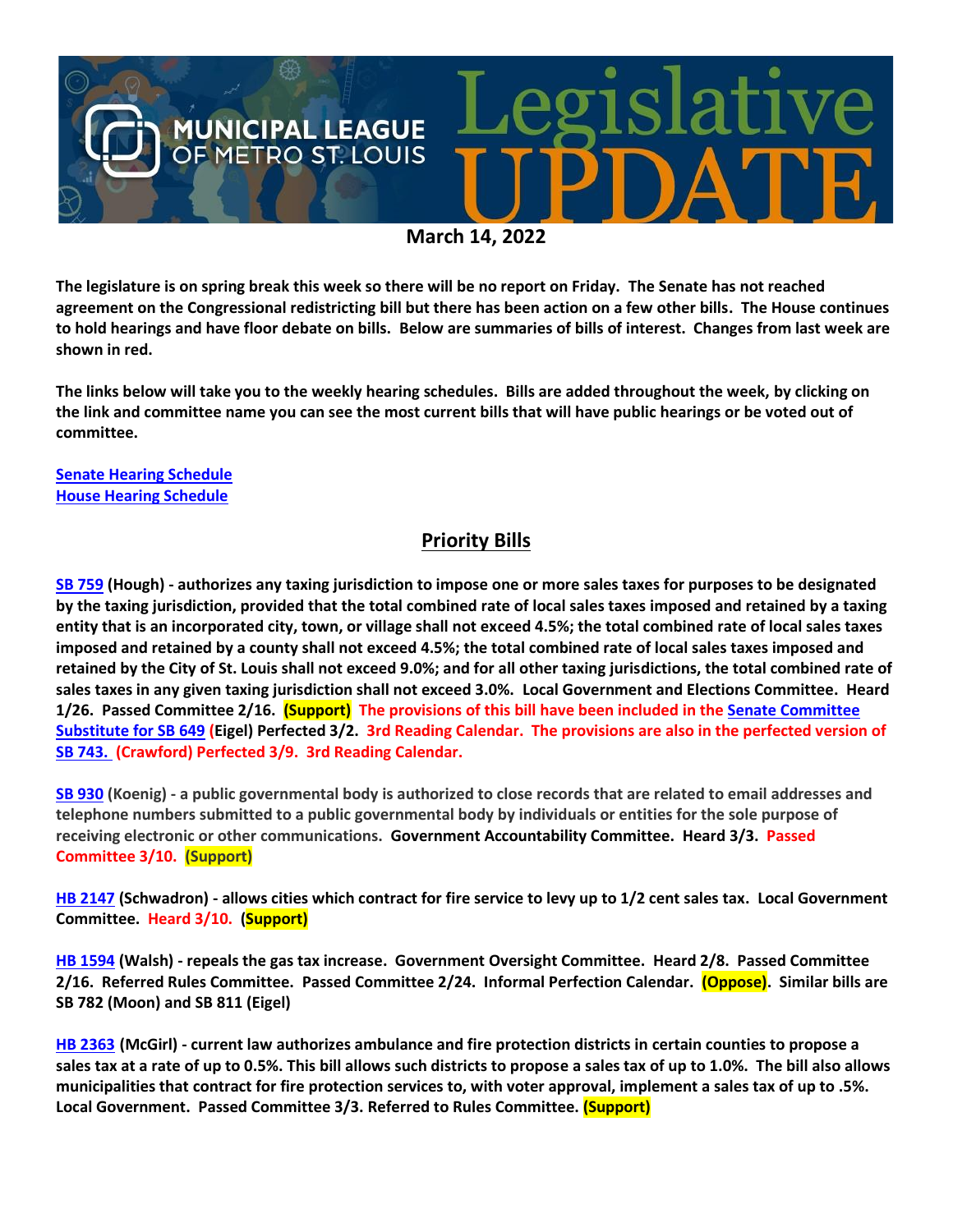#### **Court Bills**

**[HB 1494](https://house.mo.gov/Bill.aspx?bill=HB1494&year=2022&code=R) (Ellebracht) - directs proceeds of fines collected by an associate circuit court for municipal ordinance violations to be distributed to county schools. (Oppose)**

**[HB 1499](https://house.mo.gov/Bill.aspx?bill=HB1499&year=2022&code=R) (Ellebracht) - specifies that limits on fines for traffic violations shall not apply if the defendant is represented by counsel and entered into a plea agreement with the court.**

**[HB 1622](https://house.mo.gov/Bill.aspx?bill=HB1622&year=2022&code=R) (Schroer) - combines the circuit courts of St. Louis City and County.**

**[HB 1702](https://house.mo.gov/Bill.aspx?bill=HB1702&year=2022&code=R) (Roberts) - amended to prohibit a court from issuing an arrest warrant for a person's failure to respond, pay an assessed fine, or appear in court for a traffic citation issued for an offense that is classified or charged as an infraction. Instead, the court must issue a notice, which will include a second scheduled court date, to be sent to the driver of the vehicle. If the driver fails to respond a second time, the court will issue a second notice of failure to respond, pay the fine assessed, or appear. A copy of the notice will be sent to the driver and to the Department of Revenue. When the driver applies to renew his or her driver's license, the Department of Revenue must deny the application until all delinquent fines and fees in connection with the traffic offense have been satisfied. Crime Prevention Committee. Heard 2/14. Passed Committee 2/28. Referred Rules Committee. (Support)** 

**[HB 2007](https://house.mo.gov/Bill.aspx?bill=HB2007&year=2022&code=R) (Haffner) - allows municipal judges to suspend the driver's license for failure to appear in court for violations of municipal ordinances. Local Government Committee. Heard 2/23. Passed Committee 2/24. Referred Rules Committee. (Support)**

#### **Economic Development Bills**

**[HB 1598](https://house.mo.gov/Bill.aspx?bill=HB1598&year=2022&code=R) (Falkner) - prohibits a redevelopment project from collecting economic activity taxes or payments in lieu of taxes from any tax whose revenues are dedicated to public safety unless the governing body of the municipality or the commission established under current law has voted to allow the redevelopment project to collect the economic activity taxes or payments in lieu of taxes of that tax. Local Government Committee. Heard 1/13.**

**[SB 735](https://www.senate.mo.gov/22info/BTS_Web/Bill.aspx?SessionType=R&BillID=71259902%20%20) (Koenig) - requires NIDs, CIDs and TDDs to be terminated upon completion of improvements and satisfaction of debt. Also limits total combined sales taxes of CIDs and TDDs to 3.25% and exempts food. Ways & Means Committee. Heard 1/20. Passed Committee 1/27.**

**[SB 874](https://www.senate.mo.gov/22info/BTS_Web/Bill.aspx?SessionType=R&BillID=71259609) (Arthur) - allows a school district to exclude real property from a proposed tax increment financing redevelopment area if the school district determines that such redevelopment area will have an adverse effect on such school district. Ways & Means Committee. Heard 3/3. Passed Committee 3/10. (Oppose)**

**[SB 908](https://www.senate.mo.gov/22info/BTS_Web/Bill.aspx?SessionType=R&BillID=71259913) (Koenig) - requires the governing body of a city or county establishing a NID, CID, TDD or TIF to submit to the State Auditor and the Department of Revenue a description of the boundaries of the district, as well as information on assessments made in the district, as described in the act. Ways & Means Committee. Heard 3/2. Passed Committee 3/10. Consent (non-controversial) Calendar.**

## **Election Bills**

**[HB 1601](https://house.mo.gov/Bill.aspx?bill=HB1601&year=2022&code=R) (Chipman) - requires a person appointed to elective public office not be delinquent in the payment of state income tax, personal property tax, municipal tax, or real property tax. Elections Committee. Heard 3/9. Passed Committee 3/10. Referred Rules Committee.**

**HB [1611](https://house.mo.gov/Bill.aspx?bill=HB1611&year=2022&code=R) (Sassmann) - requires candidates for political subdivision or special district offices that are currently designated as nonpartisan to file an indication of their political party membership, if any, when running for office. Independents may continue to run for such local offices in the same manner. General Laws Committee. Heard 1/24. (Oppose)**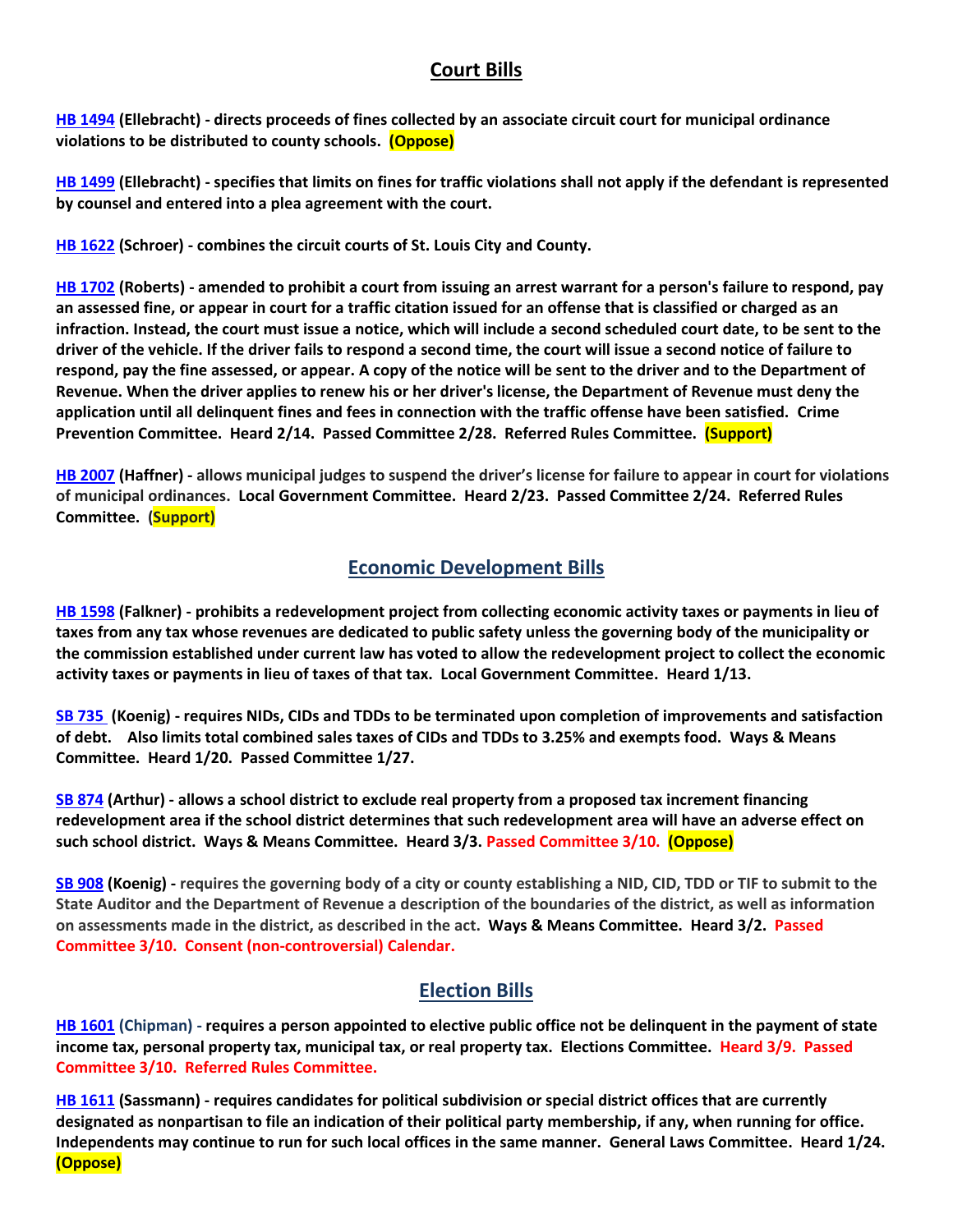**[HB 1859](https://house.mo.gov/Bill.aspx?bill=HB1859&year=2022&code=R) (Eggleston) - political subdivisions or special districts shall label ballot measures of any type that are submitted to a vote of the people alphabetically in the order in which they are submitted. Elections Committee. Heard 2/9. Passed Committee 2/16. Referred Rules Committee. Passed Committee 2/24.**

**[HB 1911](https://house.mo.gov/Bill.aspx?bill=HB1911&year=2022&code=R) (Shaul) - political subdivisions or special districts shall label ballot measures of any type that are submitted to a vote of the people alphabetically in the order in which they are submitted. Elections Committee.**

**[HB 2678](https://www.house.mo.gov/Bill.aspx?bill=HB2678&year=2022&code=R) (McCreery) - allows elected officials to use campaign funds for legal fees incurred as result of official duties. Judiciary Committee. Heard 3/2. Passed Committee 3/9. Referred Rules Committee.**

**[HJR 91](https://www.house.mo.gov/Bill.aspx?bill=HJR91&year=2022&code=R) [\(Eggleston\)](https://www.house.mo.gov/MemberDetails.aspx?year=2022&district=2) – upon voter approval the Constitutional amendment would change the process and requirements for initiative petitions seeking a Constitutional amendment. Heard 2/1. Passed Committee 2/9. Referred Rules Committee. Passed Committee 2/16. Perfected 2/24. Passed House 3/10. Similar t[o HJR 102](https://www.house.mo.gov/Bill.aspx?bill=HJR102&year=2022&code=R) (Evans) Elections Committee. Heard 1/26.**

**[SB 1049](https://www.senate.mo.gov/22info/BTS_Web/Bill.aspx?SessionType=R&BillID=73129349) (Brattin) - requires all candidates for offices in cities, towns, villages, and townships to declare a political party affiliation when filing for office. Local Government Committee. (Oppose)**

#### **Miscellaneous Bills**

**[HB 1500](https://house.mo.gov/Bill.aspx?bill=HB1500&year=2022&code=R) (Ellebracht) - amends the definition of "public record" to include the social media pages of a public governmental body, including the personal social media pages of members of the governmental body in specified circumstances. The bill expands the requirements for preservation of communications through electronic means, including social media accounts, and requires the public entity to produce such records in usable electronic format.**

**[HB 1503](https://house.mo.gov/Bill.aspx?bill=HB1503&year=2022&code=R) - (Ellebracht) - allows as closed records by local governments the email addresses and telephone numbers submitted to a public governmental body by individuals or entities for the sole purpose of receiving electronic or other communications limited to newsletters, notifications, advisories, alerts, and periodic reports. (Support)**

**[HB 1581](https://house.mo.gov/Bill.aspx?bill=HB1581&year=2022&code=R) (Mayhew) - provides that, for a city of the fourth classification with no more than 2,000 inhabitants, if a statute or ordinance authorizes the mayor to appoint a member of a local board or commission, any requirement that the appointed person be a resident of the city will be deemed satisfied if the person owns real property or a business in the city.**

**[HB 1584](https://house.mo.gov/Bill.aspx?bill=HB1584&year=2022&code=R) (Murphy) - requires political subdivisions that require the installation of electric vehicle charging stations at certain businesses to pay the costs associated with the installation, maintenance, and operation of such station. Transportation Committee. Heard 1/12. Passed Committee 1/26. Referred Rules Committee. Passed Rules Committee 2/10. Perfected 2/28. Passed House 3/10.**

**[HB 1588](https://house.mo.gov/Bill.aspx?bill=HB1588&year=2022&code=R) (Haden) - specifies that the General Assembly occupies and preempts the entire field of legislation touching in any way the control or regulation of specific breeds of dogs. However, a village, town, city, or county can still prohibit dogs from running at large or to further control or regulate dogs within its boundaries so long as the ordinance, order, policy, or regulation is not breed specific. Local Government Committee. Heard 1/27. Passed Committee 2/23. Combined with HB 1657 (see below).**

**[HB 1614](https://house.mo.gov/Bill.aspx?bill=HB1614&year=2022&code=R) (Lovasco) - prohibits the state and any political subdivision of the state from making or enforcing any statute, ordinance, or rule regarding the parking of an unlicensed motor vehicle on private property if the vehicle is wholly within the property boundaries, is parked on a surface suitable for a driveway or parking area, and is not supported by any device other than its own tires unless it is being repaired for a period not to exceed 72 hours. The bill also prohibits the state and any political subdivision from making or enforcing any statute, ordinance, or rule, except for a statute, ordinance, or rule restricting air pollution or noise pollution, that would prohibit or penalize a noncorporate owner or renter of a private, single family residence from using the residence in a way that does not pose a clear and present danger to the health or safety of the neighbors, or would require a noncorporate owner or renter of a private**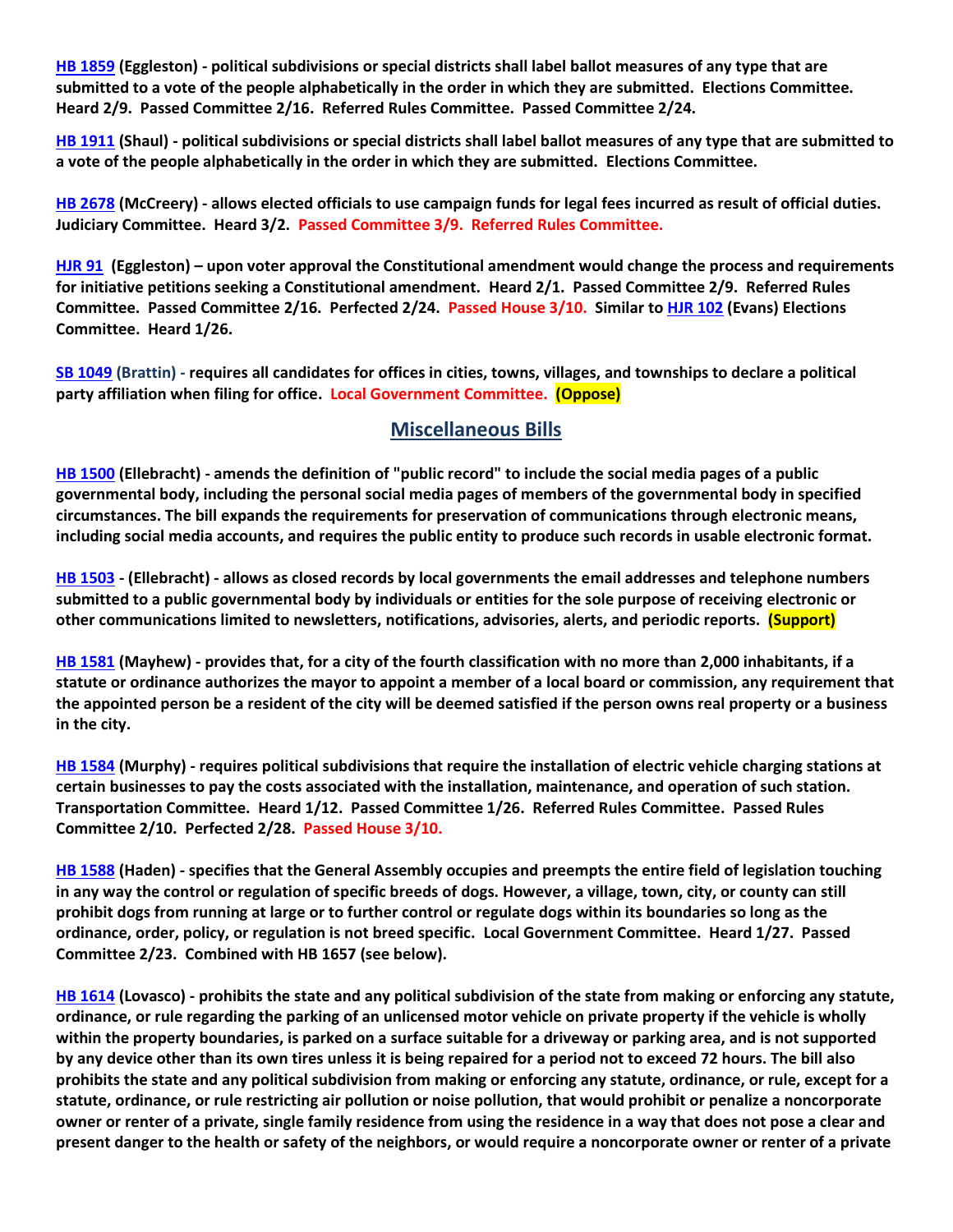**residence to use the property in a way contrary to the wishes of the owner or renter. Downsizing Government Committee. Heard 3/2. Passed Committee 3/9. Referred Rules Committee.**

**[HB 1615](https://house.mo.gov/Bill.aspx?bill=HB1615&year=2022&code=R) (Lovasco) - authorizes a member of the General Assembly to serve as an ex officio member of a board, commission, committee, council, or other legislative or regulatory body for any type of political subdivision that overlaps his or her district. Members shall not have voting powers and shall not receive compensation for any service as an ex officio member of such entities. (Oppose)**

**[HB 1633](https://house.mo.gov/Bill.aspx?bill=HB1633&year=2022&code=R) (Morse) - currently, political subdivisions that fail to submit the required annual financial statement to the State Auditor are fined \$500 a day. This bill reduces the fine to an amount of not more than 10% of the total sales and use tax revenue of the fiscal year for which the annual financial statement was not filed for municipalities with fewer than 3,500 inhabitants.**

**[HB 1657](https://house.mo.gov/Bill.aspx?bill=HB1657&year=2022&code=R) (Hicks) - specifies that the General Assembly occupies and preempts the entire field of legislation touching in any way the control or regulation of specific breeds of dogs. However, a village, town, city, or county can still prohibit dogs from running at large or to further control or regulate dogs within its boundaries so long as the ordinance, order, policy, or regulation is not breed specific. Local Government Committee. Heard 1/27. Passed Committee 3/3. Referred Rules Committee.**

**[HB 1661](https://house.mo.gov/Bill.aspx?bill=HB1661&year=2022&code=R) (Hicks) - adopts the "International Swimming Pool and Spa Code" as it existed on May 1, 2021 and promulgated by the International Code Council, as the county and municipal swimming pool and spa code for the state. The Code applies to all construction, alteration, remodeling, enlargement, and repair of swimming pools and spas in any county or municipality that elects to regulate pools and spas. Counties and municipalities are authorized to establish procedures for the administration and enforcement of the International Swimming Pool and Spa Code, and are authorized to adopt local amendments to the Code or amendments made by the International Code Council. Economic Development Committee. Heard 2/24.**

**[HB 1764](https://house.mo.gov/Bill.aspx?bill=HB1764&year=2022&code=R) (Sander) - any city or county shall have the authority to adopt regulations with respect to outdoor advertising that are more restrictive than the height, size, lighting and spacing provisions of sections 226.500 to 226.600; except that, such regulations shall not have the effect of prohibiting outdoor advertising in its entirety, unless the location proposed is adjacent to a highway designated as a scenic byway under federal law. In locations where outdoor advertising is prohibited under federal or state law due to proximity to a scenic byway, all utilities shall be buried underground.**

**[HB 1837](https://house.mo.gov/Bill.aspx?bill=HB1837&year=2022&code=R) (Gray) - prohibits 3rd & 4th cities in St. Louis County from imposing a fee for a false alarm to which the police department responds if it is the alarm user's first false alarm in a twelve-month period.**

**[HB 2014](https://house.mo.gov/Bill.aspx?bill=HB2014&year=2022&code=R) (Kelly) - public governmental bodies may close meetings, records, and votes to the extent they relate to recordings of communications of a public employee.**

**[HB 2049](https://house.mo.gov/Bill.aspx?bill=HB2049&year=2022&code=R) (DeGroot) - clarifies definitions of public meetings and public records and closes email addresses and telephone numbers submitted to a public governmental body by individuals or entities for the sole purpose of receiving electronic or other communications limited to newsletter. (Support)**

**[HB 2078](https://www.house.mo.gov/Bill.aspx?bill=HB2078&year=2022&code=R) (Schroer) - prohibits political subdivisions from enacting ordinances more restrictive than the Federal Clean Air Act for refrigerants.**

**[HB 2183](https://house.mo.gov/Bill.aspx?bill=HB2183&year=2022&code=R) (Proudie) - specifies that limited liability companies that own real property in St. Louis County must designate a contact person with the county clerk.**

**[HB 2209](https://house.mo.gov/Bill.aspx?bill=HB2209&year=2022&code=R) (Hurlbert) - the state, any political subdivision thereof, and any other entity that receives public funds shall not establish, levy, maintain, or collect any fee for parking on any public street or road and shall not use any**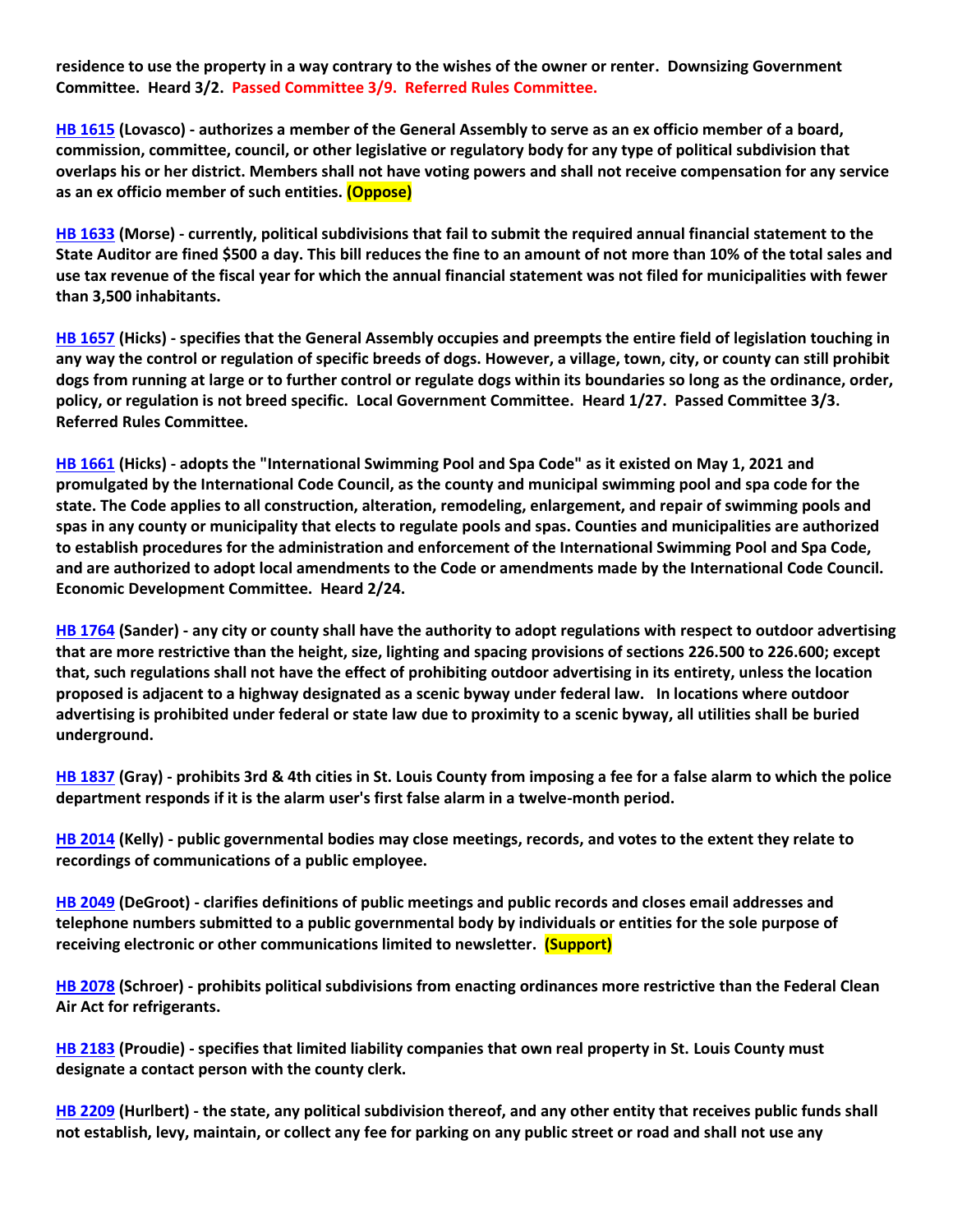**mechanical or electronic device to receive funds for such a fee including, but not limited to, on-street parking meters. Downsizing Government Committee.**

**[HB 2288](https://www.house.mo.gov/Bill.aspx?bill=HB2288&year=2022&code=R) (Terry) - enacts terms limits of 8 years for mayors in 4th class cities. Changes aldermen to alders.**

**[HB 2437](https://house.mo.gov/Bill.aspx?bill=HB2437&year=2022&code=R) (Smith) - limits claims brought by political subdivisions against certain entities who are parties to a statewide opioid settlement agreement.**

**[HB 2454](https://house.mo.gov/Bill.aspx?bill=HB2454&year=2022&code=R) (Murphy) - provides that political subdivisions shall not enforce any ordinances struck down by a court and that the chief executive of the political subdivision may be fined for any such enforcement.**

**[HB 2457](https://house.mo.gov/Bill.aspx?bill=HB2457&year=2022&code=R) (Burnett) - repeals the state prohibition of local governments regulating paper and plastic bags.**

**[HB 2481](https://house.mo.gov/Bill.aspx?bill=HB2481&year=2022&code=R) (Mackey) - in a civil action brought by the attorney general against a political subdivision including, but not limited to, school districts, the court shall award attorney's fees, court costs, and all other expenses incurred by the political subdivision or school district in defense of any such action brought if the action is terminated in favor of the political subdivision or school district.**

**[HB 2569](https://www.house.mo.gov/Bill.aspx?bill=HB2569&year=2022&code=R) (Quade) - in a civil action brought by the attorney general against a political subdivision, including school districts, the court shall award attorney's fees, court costs, and all other expenses incurred by the political subdivision or school district in defense of any such action brought if the action is terminated in favor of the political subdivision or school district.**

**[HB 2593](https://www.house.mo.gov/Bill.aspx?bill=HB2593&year=2022&code=R) (Lovasco) - limits political subdivisions regulations on home-based businesses. Downsizing Government Committee. Heard 2/23. Passed Committee 3/3. Referred Rules Committee. Passed Committee 3/8. Perfection Calendar. (Oppose)**

**[HB 2712](https://www.house.mo.gov/Bill.aspx?bill=HB2712&year=2022&code=R) (Reedy) - clarifies definitions of public meetings and public records and closes email addresses and telephone numbers submitted to a public governmental body by individuals or entities for the sole purpose of receiving electronic or other communications limited to newsletter. (Support)**

**[HB 2718](https://www.house.mo.gov/Bill.aspx?bill=HB2718&year=2022&code=R) (McCreery) - allows class action lawsuits to challenge sewer lateral fees.**

**[HB 2858](https://www.house.mo.gov/Bill.aspx?bill=HB2858&year=2022&code=R) (Fishel) - prohibits political subdivisions from requiring a home inspection before the sale of residential property.**

**[HB 2873](https://www.house.mo.gov/Bill.aspx?bill=HB2873&year=2022&code=R) (Gregory) - requires all governmental bodies to provide to the Secretary of State an email address for the custodian of records. Also requires all elected officials to have an email address for public business.**

**[SB 697](https://www.senate.mo.gov/22info/BTS_Web/Bill.aspx?SessionType=R&BillID=71259741) (Gannon) - a village, town, city, or county may prohibit dogs from running at large or further control or regulate dogs within its boundaries so long as the ordinance, order, policy, or regulation is not breed specific. Local Government Committee. Heard 3/2. Passed Committee 3/9.**

**[SB 724](https://www.senate.mo.gov/22info/BTS_Web/Bill.aspx?SessionType=R&BillID=71259818) (Hegeman) - if a political subdivision's failure to timely submit annual financial statement is the result of fraud or other illegal conduct by an employee or officer of the political subdivision, the political subdivision shall not be subject to a fine if the statement is filed within 30 days of discovery of the fraud or illegal conduct. If the political subdivision has an outstanding balance for fines at the time it files its first annual financial statement after August 28, 2022, the Director of Revenue shall make a one-time downward adjustment to such outstanding balance in an amount that reduces the outstanding balance by 90%. If the Director of Revenue determines a fine is uncollectable, the Director shall have the authority to make a one-time downward adjustment to any outstanding penalty. This act provides that if a political subdivision with outstanding fines or penalties fails to file a financial statement after August 28, 2022 and before January 31, 2023 or fails to file any financial statement after January 31, 2023, the Director of Revenue shall notify the Attorney General who shall initiate the process to disincorporate the political**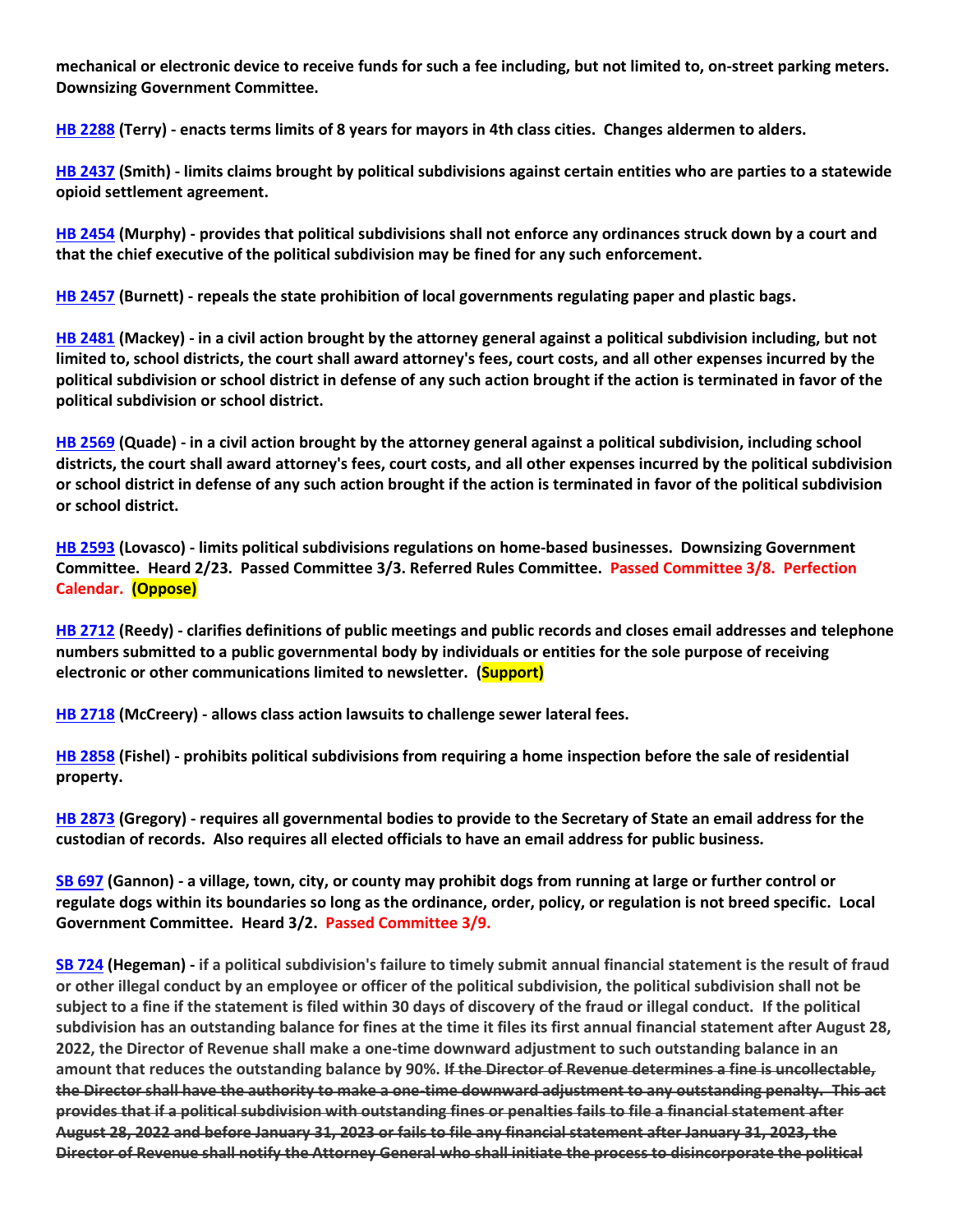**subdivision. Local Government Committee. Heard 1/26. Passed Committee 2/16. Perfected 3/9. 3rd Reading Calendar.**

**[SB 809](https://www.senate.mo.gov/22info/BTS_Web/Bill.aspx?SessionType=R&BillID=71259907) (Koenig) -- limits political subdivisions regulations on home-based businesses. Small Business Committee. Heard 3/8.**

**[SB 842](https://www.senate.mo.gov/22info/BTS_Web/Bill.aspx?SessionType=R&BillID=71259877) (Moon) - repeals the prescription drug monitoring program. Public Safety Committee. (Oppose)**

**[SB 867](https://www.senate.mo.gov/22info/BTS_Web/Bill.aspx?SessionType=R&BillID=71259909) (Koenig) - establishes the statewide mechanical contractor license for mechanical contractors which shall be regulated by the Division of Professional Registration, within the Department of Commerce and Insurance. This act creates the Office of Mechanical Contractors within the Division to carry out the provisions of this act. Political subdivisions may establish their own local mechanical contractor's license but shall recognize a statewide mechanical contractor license in lieu of a local license for the purposes of performing contracting work or obtaining permits to perform work within such political subdivision. No political subdivision may require the employees of a statewide licensed mechanical contractor or its subcontractors or manufacturers' representatives to obtain journeymen licenses, apprenticeship licenses, or occupational licenses that require passing any examination or any special requirements to assess proficiency. General Laws Committee. Heard 3/1.**

**[SB 891](https://www.senate.mo.gov/22info/BTS_Web/Bill.aspx?SessionType=R&BillID=71259885) (Moon) - creates recall provisions for elected municipal officials. Local Government Committee.**

**[SB 1028](https://www.senate.mo.gov/22info/BTS_Web/Bill.aspx?SessionType=R&BillID=72748795) (Moon) - provides a cause of action against a public body that causes economic detriment to a person for misapplication or unequal enforcement of the law. Judiciary Committee.**

**[SB 1135](https://www.senate.mo.gov/22info/BTS_Web/Bill.aspx?SessionType=R&BillID=75554857) (Hegeman) - bases for closing records and meetings are modified to include certain records relating to records relating to operational guidelines, policies, and plans regarding responses to critical incidents. Existing or proposed security protocols of property owned by a public body may be closed under the act. Records containing any residential address, personal phone number, or personal email address of any employee, customer, or constituent of a public body or applicant for employment or appointment to the public body may be closed. Public bodies may close records containing business or personal addresses, telephone numbers, or email addresses of elected or appointed officials, or other individuals if the public body determines that disclosure would impair the body's ability to protect the security or safety of persons or property. The act authorizes the closure of inter-agency or intra-agency memoranda or letters that would not be available by state or federal law to a party other than an agency in litigation with the agency, provided that this exception shall not apply to records created twenty-five years or more before the date the records were requested. Also, a public governmental body is authorized to close records that are related to email addresses and telephone numbers submitted to a public governmental body by individuals or entities for the sole purpose of receiving electronic or other communications. The public body may also close records of utility usage and bill records for customers of public utilities unless the customer requests them or authorizes their release.**

**Currently, requests for records must be acted upon with three business days. This act changes this requirement to five business days and conditions the earliest possible date that the records will be available upon receipt of payment. If the custodian of records requests payment of a fee prior to providing the earliest date the records will be available, the public body shall consider the request fulfilled if payment is not received on or before the date requested by the public body or if the requester fails to respond within thirty days to the body's request for payment. Government Accountability Committee. (Support)**

## **Personnel & Employment Bills**

**[HB 1640](https://house.mo.gov/Bill.aspx?bill=HB1640&year=2022&code=R) - (Seitz) - recognizes posttraumatic stress disorder (PTSD) as an occupational disease, under Chapter 287, RSMo dealing with Workers Compensation, when diagnosed in specified first responders.**

**[HB 1651](https://house.mo.gov/Bill.aspx?bill=HB1651&year=2022&code=R) (Nurrenbern) - subjects' public employers to the state minimum wage law.**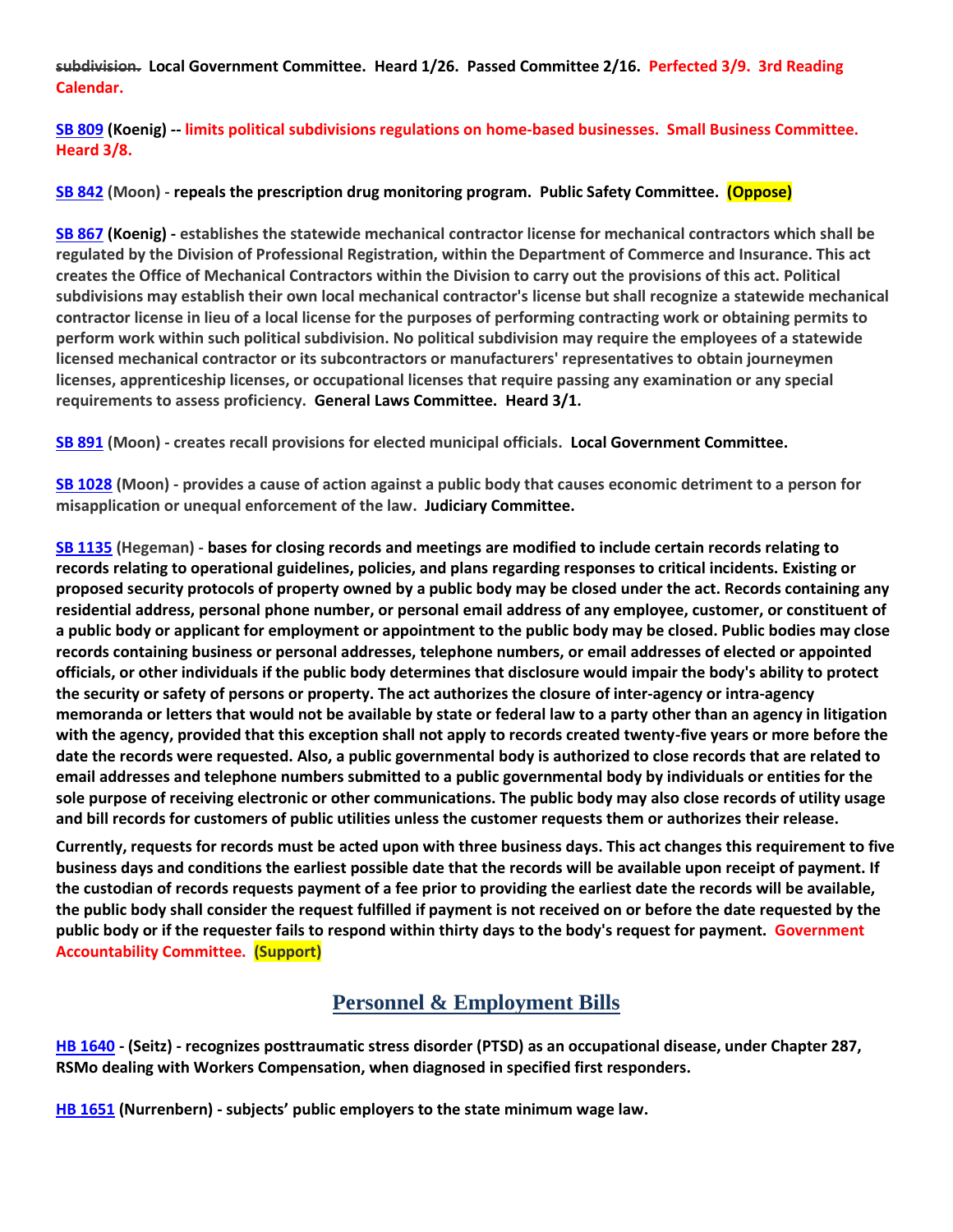**[HB 1656](https://house.mo.gov/Bill.aspx?bill=HB1656&year=2022&code=R) (Hicks) - specifies that no political subdivision can require its employees to reside within a jurisdiction. Public Safety Committee. Heard1/25. Passed Committee 2/1. Referred Rules Committee. Passed Committee 2/22.**

**[HB 1794](https://house.mo.gov/Bill.aspx?bill=HB1794&year=2022&code=R) (Windham) - requires all police officers in St. Louis County to be paid a minimum of \$20 per hour.**

**[HB 1819](https://house.mo.gov/Bill.aspx?bill=HB1819&year=2022&code=R) (Gray) - during the application or interview process for employment as a peace officer, an applicant shall disclose whether he or she has had any complaints, disciplinary actions, or internal investigations as a peace officer while employed with any other law enforcement agency. If so, he or she shall undergo a psychological evaluation prior to being hired as a peace officer to determine whether he or she can effectively work in the field of law enforcement. If, after the psychological evaluation, the applicant is found qualified, he or she shall receive additional training addressing the issue that resulted in any such complaint, disciplinary action, or internal investigation.**

**[HB 1825](https://house.mo.gov/Bill.aspx?bill=HB1825&year=2022&code=R) (Gray) - all peace officer recruits shall, upon hire and every three years thereafter, attend a training program that provides community relations, diversity, sensitivity, and cultural competency training. All existing peace officers in this state shall attend a community relations, diversity, sensitivity, and cultural competency training program every three years. Such instruction shall include training through discipline, public information activity, and efficient frontline police work.**

**[HB 2063](https://house.mo.gov/Bill.aspx?bill=HB2063&year=2022&code=R) (Sauls) - establishes disciplinary procedures for firefighters.**

**[HB 2064](https://house.mo.gov/Bill.aspx?bill=HB2064&year=2022&code=R) (Sauls) - adds additional conditions for worker compensation claims for firefighters.** 

**[HB 2066](https://house.mo.gov/Bill.aspx?bill=HB2066&year=2022&code=R) (Sauls) - adds additional conditions for worker compensation claims for firefighters.**

**[HB 2439](https://house.mo.gov/Bill.aspx?bill=HB2439&year=2022&code=R) (Hovis) - adds additional grounds for when the Director of the Department of Public Safety shall discipline peace officers. Crime Prevention Committee. Heard 1/31. Passed Committee 2/7. Referred Rules Committee.**

**[SB 689](https://www.senate.mo.gov/22info/BTS_Web/Bill.aspx?SessionType=R&BillID=71259715) (Williams) - adds additional grounds for when the Director of the Department of Public Safety shall discipline peace officers. Public Safety Committee. Heard 1/25. Passed Committee 3/1.**

**[SB 708](https://www.senate.mo.gov/22info/BTS_Web/Bill.aspx?SessionType=R&BillID=71259735) (Beck) - provides that post-traumatic stress disorder (PTSD) diagnosed in any person who is a firefighter, police officer, emergency medical technician, emergency medical dispatcher or other first responder shall be presumed as an occupational disease resulting from employment if the person has completed at least 5 years of employment and the person was examined by a medical professional upon commencing employment and the examination failed to reveal any evidence of PTSD. Insurance Committee.**

**[SB 728](https://www.senate.mo.gov/22info/BTS_Web/Bill.aspx?SessionType=R&BillID=71259712) (Onder) - establishes the "Public Employee Janus Rights Act," permitting a public body to withhold fees from public employee paychecks for the purpose of paying any portion of labor organization dues, agency shop fees, or any other fees paid to a labor organization only with the written, informed consent of the public employee. The act also requires the public employee's written, informed consent for labor organizations to use such fees or dues for political purposes. Any authorization required by this act may be in written or electronic form. Any authorization must be submitted to the public body employer before such fees may be withheld. Furthermore, the employer shall require clear and compelling evidence that the authorization was freely given. Any consent given by an employee may be revoked at any time. Failure to comply with these requirements on the part of an employer shall result in a fine of no more than \$500 per violation. General Laws Committee.**

**[SB 854](https://www.senate.mo.gov/22info/BTS_Web/Bill.aspx?SessionType=R&BillID=71259653) (Washington) - the POST Commission and the Attorney General shall each create and maintain a database that shall store public data related to officer misconduct. Each law enforcement agency shall submit individual officer data which shall be redacted of personal identifying information of the officer. Public Safety Committee.**

# **Public Safety Bills**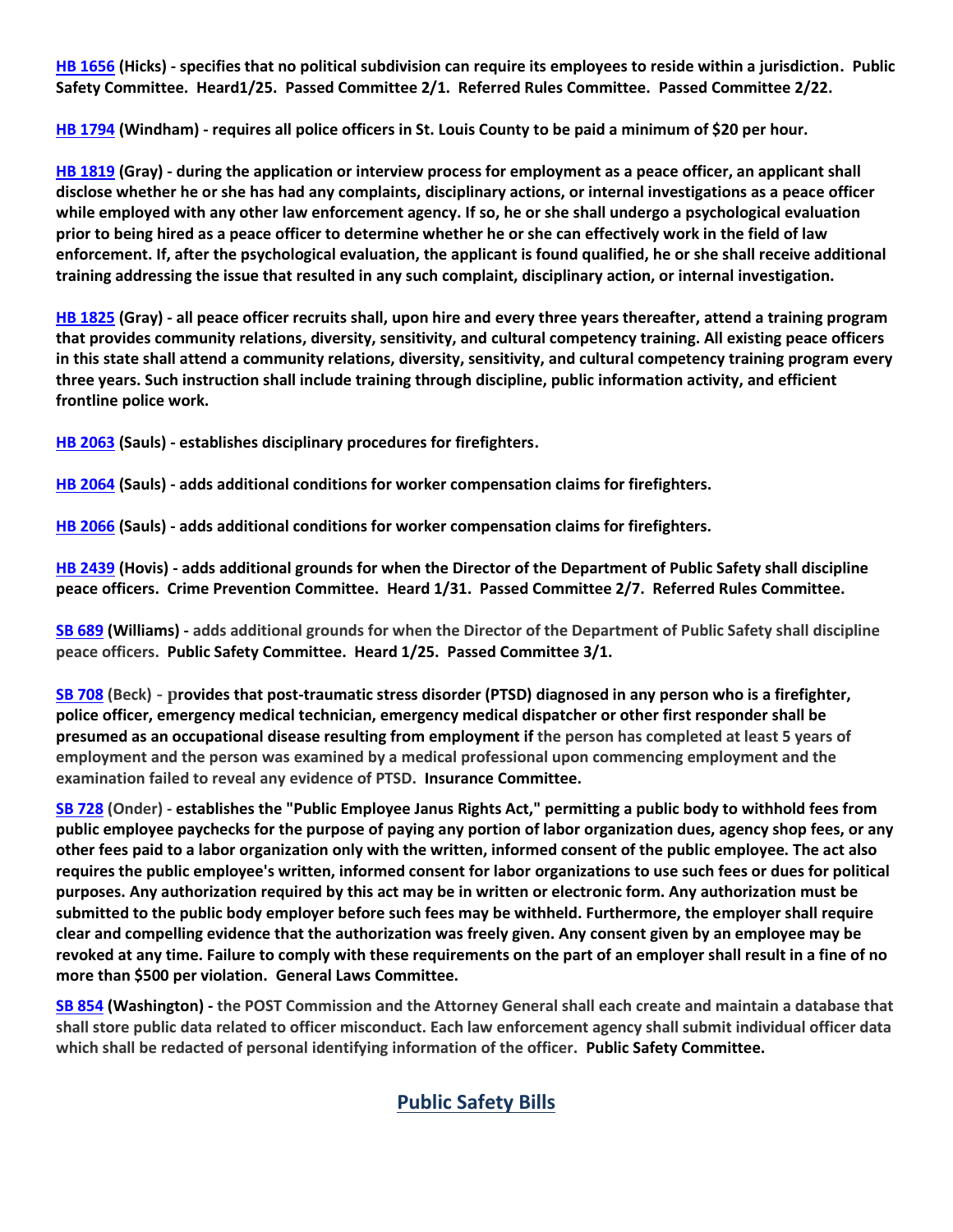**[HB 1459](https://house.mo.gov/Bill.aspx?bill=HB1459&year=2022&code=R) (Brown) - repeals Section 21.750 in which the General Assembly preempts the entire field of firearms regulation. Political subdivisions will now be able to regulate firearms in any manner allowed by state and federal law and that is consistent with their police powers or charter.**

**[HB 1462](https://house.mo.gov/Bill.aspx?bill=HB1462&year=2022&code=R) (Schnelting) - allows a concealed carry permit holder to lawfully carry firearms on public transportation, as defined in the bill. Anyone with a permit may also carry a firearm while traveling by bus. Also removes the prohibition on the carrying of firearms in churches and other places of worship by a person with a valid concealed carry permit. General Laws Committee. Heard 1/31. Passed Committee 2/7. Referred Rules Committee. Passed Committee 2/24. Perfected 3/1. Passed House 3/9. Senate General Laws Committee.**

**[HB 1568](https://house.mo.gov/Bill.aspx?bill=HB1568&year=2022&code=R) (Sharp) - a person commits the offense of unlawful discharge of a firearm if that person, with criminal negligence, discharges a firearm within or into the limits of any municipality.**

**[HB 1582](https://house.mo.gov/Bill.aspx?bill=HB1582&year=2022&code=R) (Murphy) - prohibits tampering with multiple car doors.**

**[HB 1660](https://house.mo.gov/Bill.aspx?bill=HB1660&year=2022&code=R) (Hicks) - allows concealed carry permit holders to lawfully carry firearms on public transportation. "Public transportation system" is defined in the bill. In addition, this bill exempts persons transporting non-functioning or unloaded firearms on buses from the crimes prohibiting the possession of weapons on buses. General Laws Committee. Heard 1/31. Passed Committee 2/7. Referred Rules Committee.**

**[HB 1698](https://house.mo.gov/Bill.aspx?bill=HB1698&year=2022&code=R) (Baker) - allows firearms in churches and other places of worship with a concealed carry permit. General Laws Committee. Heard 2/23. Provisions included in HB 1462.**

**[HB 1731](https://house.mo.gov/Bill.aspx?bill=HB1731&year=2022&code=R) (Barnes) - establishes the offenses of harassment of a school or recreation athletic official and entry or remaining on site of a school or recreation athletic contest after being forbidden. (Support)**

**[HB 1759](https://house.mo.gov/Bill.aspx?bill=HB1759&year=2022&code=R) (Dogan) - requires law enforcement agencies to adopt written investigation policies for officer-involved deaths.**

**[HB 1780](https://house.mo.gov/Bill.aspx?bill=HB1780&year=2022&code=R) (Windham) - requires law enforcement officers to give persons under arrest forty-eight hours to arrange for their motor vehicle to be removed before authorizing a towing company to remove a motor vehicle.**

**[HB 1823](https://house.mo.gov/Bill.aspx?bill=HB1823&year=2022&code=R) (Gray) - requires law enforcement agencies to adopt written investigation policies for officer-involved deaths.**

**[HB 1865](https://house.mo.gov/Bill.aspx?bill=HB1865&year=2022&code=R) (Rowland) - a person commits the offense of unlawful discharge of a firearm if that person, with criminal negligence, discharges a firearm within or into the limits of any municipality.**

**[HB 1912](https://house.mo.gov/Bill.aspx?bill=HB1912&year=2022&code=R) (Schroer) - allows firearms in churches and other places of worship with a concealed carry permit. General Laws Committee. Heard 2/23. Provisions included in HB 1462.**

**[HB 1915](https://house.mo.gov/Bill.aspx?bill=HB1915&year=2022&code=R) (Schroer) - a person commits the offense of unlawful discharge of a firearm if that person, with criminal negligence, discharges a firearm within or into the limits of any municipality.**

**[HB 2154](https://house.mo.gov/Bill.aspx?bill=HB2154&year=2022&code=R) (Perkins) - the costs of installing a fire hydrant, excluding dry fire hydrants, within the city limits of an incorporated city shall be paid by the city. If a city cannot or does not pay for the installation of such a fire hydrant, the city shall not require the installation of any such fire hydrant. Public Safety Committee. Heard 1/25.**

**[HB 2422](https://house.mo.gov/Bill.aspx?bill=HB2422&year=2022&code=R) (Manlove) - prohibits carotid restraints, except under certain circumstances, and provides for peace officer dismissal and license revocation based on improper use of chokeholds and carotid restraints.**

**[HB 2432](https://house.mo.gov/Bill.aspx?bill=HB2432&year=2022&code=R) (Roden) - returns the control of the City of St. Louis Police Department back to the Board of Police Commissioners.**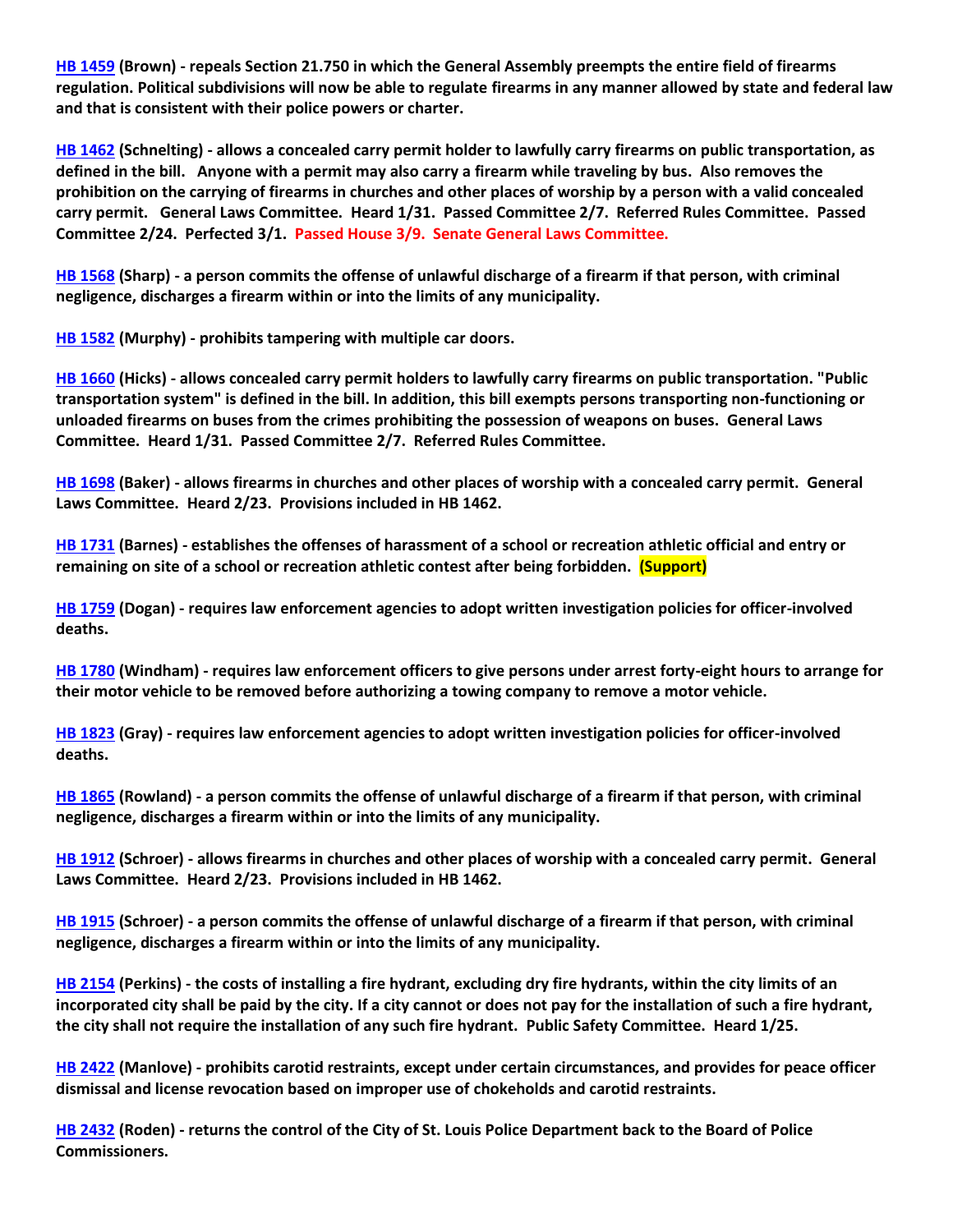**[HB 2442](https://www.house.mo.gov/Bill.aspx?bill=HB2442&year=2022&code=R) (Davis) - repeals provisions that prohibit someone with a valid concealed carry permit from carrying a concealed weapon in any meeting of the governing body of a unit of local government or the General Assembly. General Laws Committee.** 

**[HB 2671](https://www.house.mo.gov/Bill.aspx?bill=HB2671&year=2022&code=R) (Schroer) - returns the control of the City of St. Louis Police Department back to the Board of Police Commissioners.**

**[HB 2857](https://www.house.mo.gov/Bill.aspx?bill=HB2857&year=2022&code=R) (Wright) - establishes authority for cities to issue municipal search warrants for ordinance violations.**

**[SB 752](https://www.senate.mo.gov/22info/BTS_Web/Bill.aspx?SessionType=R&BillID=71259697) (Burlision) - repeals provisions that prohibit someone with a valid concealed carry permit from carrying a concealed weapon in any meeting of the governing body of a unit of local government or the General Assembly. General Laws Committee. Heard 1/25. Passed Committee 3/1.**

**[SB 795](https://www.senate.mo.gov/22info/BTS_Web/Bill.aspx?SessionType=R&BillID=71259650) (Washington) -modifies provisions relating to police use of force. Judiciary/Criminal Jurisprudence Committee.**

**[SB 804](https://www.senate.mo.gov/22info/BTS_Web/Bill.aspx?SessionType=R&BillID=71263286) (Onder) - a person carrying a concealed firearm who possesses a valid concealed carry permit or endorsement shall not be prohibited from accessing or using any public transportation system. The person may not be harassed or detained for carrying a concealed firearm on the property, vehicles, or conveyances owned, contracted, or leased by such systems that are accessible to the public. Additionally, an employee of the Bi-State Development Agency may carry a weapon into any facility or conveyance of the agency. General Laws Committee. Heard 1/25. Passed Committee 3/1.**

**[SB 859](https://www.senate.mo.gov/22info/BTS_Web/Bill.aspx?SessionType=R&BillID=71259622) (Mosley) - creates police protection districts which shall be a political subdivision organized and empowered to supply protection to people and property from crimes and hazards, to render first aid for the purpose of saving lives, and to give assistance in the event of an accident or emergency. The police protection district must consist of contiguous tracts or parcels of property containing all or parts of one county and may include, in whole but not in part, any city, town, or village. Public Safety Committee.**

**[SB 1012](https://www.senate.mo.gov/22info/BTS_Web/Bill.aspx?SessionType=R&BillID=72392417) (Eigel) - returns St. Louis City police to state control under a board of commissioners appointed by the Governor. Public Safety Committee.**

**[SB 1033](https://www.senate.mo.gov/22info/BTS_Web/Bill.aspx?SessionType=R&BillID=72748800) (Rizzo) - repeals provisions relating to law enforcement officers who enforce certain federal laws or who provide material aid to federal law enforcement officers. General Laws Committee.**

## **Taxation & Revenue Bills**

**[HB 1583](https://house.mo.gov/Bill.aspx?bill=HB1583&year=2022&code=R) (Murphy) - if, prior to the expiration of a temporary levy increase, voters approve a subsequent levy increase, the new tax rate ceiling shall remain in effect only until such time as the temporary levy expires under the terms originally approved by a vote of the people, at which time the tax rate ceiling shall be decreased by the amount of the temporary levy increase. If, prior to the expiration of a temporary levy increase, voters of a political subdivision are asked to approve an additional, permanent increase to the political subdivision's tax rate ceiling, voters shall be submitted ballot language that clearly indicates that if the permanent levy increase is approved, the temporary levy shall be made permanent. Ways & Means Committee. Heard 1/12. Passed Committee 1/19. Referred Rules Committee. Passed Rules Committee 2/7.**

**[HB 1733](https://house.mo.gov/Bill.aspx?bill=HB1733&year=2022&code=R) (O'Donnell) - Requires auto dealers to collect and remit sales tax on motor vehicle sales.**

**[HB 1740](https://house.mo.gov/Bill.aspx?bill=HB1740&year=2022&code=R) (Dogan) - prohibits telecommuting work from being subject to earnings taxes. Workforce Development Committee. Heard 2/7. Passed Committee 2/14. Referred Rules Committee. Passed Committee 3/3.**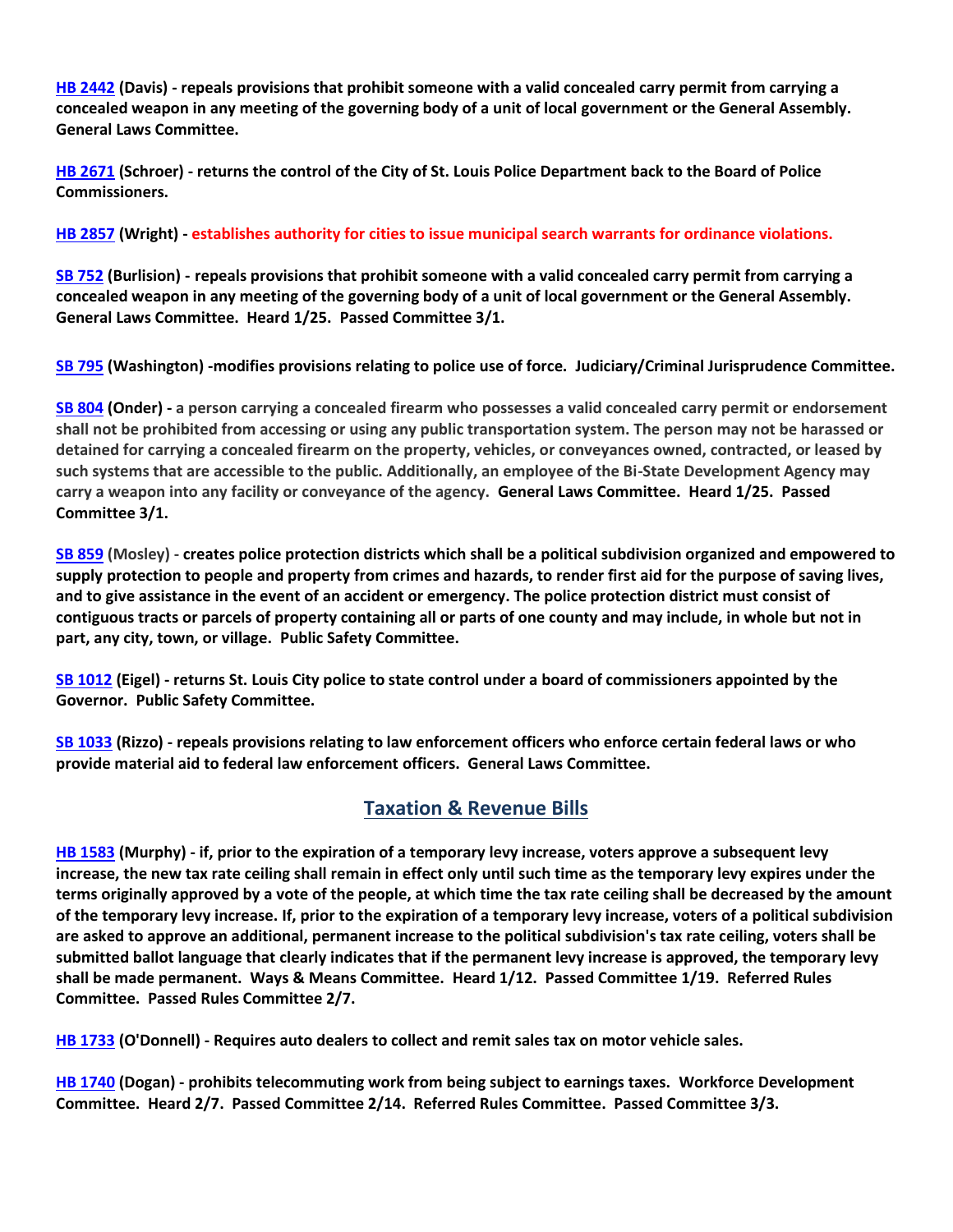**[HB 1779](https://house.mo.gov/Bill.aspx?bill=HB1779&year=2022&code=R) (Windham) - removes the state sales tax on any retail sales on food and imposes a tax on the transfer of every decedent's estate in the state that has a value of at least \$25,000.**

**[HB 1817](https://house.mo.gov/Bill.aspx?bill=HB1817&year=2022&code=R) (Gray) - exempts food from local sales taxes (Oppose)**

**[HB 1992](https://house.mo.gov/Bill.aspx?bill=HB1992&year=2022&code=R) (Coleman) - exempts food from state and LOCAL sales taxes. Ways & Means Committee. Heard 2/9. Passed Committee 3/9. Referred Rules Committee. (Oppose)**

**[HB 2214](https://house.mo.gov/Bill.aspx?bill=HB2214&year=2022&code=R) (Hurlbert) - allows any municipality to levy up to 1/2 cent sales tax for public safety, subject to 4/7 vote. Also allows any municipality with a fire department, municipality contracting for fire service or fire district to levy an additional 1/2 cent sales tax for fire service. All taxes must be approved by a 4/7 vote. The League has long opposed sales tax authority for County fire districts. Local Government Committee. Heard 2/24.**

**[HB 2220](https://house.mo.gov/Bill.aspx?bill=HB2220&year=2022&code=R) (Falkner) - relates to penalties for failure to file annual municipal finance reports. Penalties could include disincorporation. Local Government Committee. Heard 2/23. Passed Committee 3/3. Referred Rules Committee. Passed Committee 3/10.**

**[HB 2467](https://house.mo.gov/Bill.aspx?bill=HB2467&year=2022&code=R) (Merideth) - any political subdivision may adopt an order, ordinance, or regulation increasing the tax levied on cigarettes and tobacco products within the boundaries of such political subdivision, subject to voter approval.**

**[HB 2530](https://www.house.mo.gov/Bill.aspx?bill=HB2530&year=2022&code=R) (Sauls) - exempts food from local sales tax. (Oppose)**

**[HB 2619](https://www.house.mo.gov/Bill.aspx?bill=HB2619&year=2022&code=R) (Railsback) - allows any municipality to levy a hotel tax of up to 5% per night for promoting tourism. Subject to voter approval. Tourism Committee. (Support)**

**[HB 2729](https://www.house.mo.gov/Bill.aspx?bill=HB2729&year=2022&code=R) (Davidson) - requires each political subdivision to reduce its property tax levy such that the amount of tax revenue generated by such tax levy shall be reduced by an amount that is substantially equal to 50% the total amount of funds received by such political subdivision pursuant to the American Rescue Plan Act of 2021. Clearly violates federal law. Local Government Committee.**

**[HB 2855](https://www.house.mo.gov/Bill.aspx?bill=HB2855&year=2022&code=R) (Tate) - prohibits increases in the rate of property taxes in any municipality or political subdivision that defunds police.**

**[HJR 67](https://house.mo.gov/Bill.aspx?bill=HJR67&year=2022&code=R) (Ellebracht) - constitutional amendment to prevent the increase of assessments of residential, real property by more than 3% in any calendar year.**

**[HJR 90](https://house.mo.gov/Bill.aspx?bill=HJR90&year=2022&code=R) (Terry) - constitutional amendment to reduce property tax assessments on senior citizens and disabled persons by fifty percent.**

**[HJR 126](https://www.house.mo.gov/Bill.aspx?bill=HJR126&year=2022&code=R) (Pietzman) - constitutional amendment to phase in property tax exemption for senior citizens. Public Policy Committee. (Oppose)**

**[SB 911](https://www.senate.mo.gov/22info/BTS_Web/Bill.aspx?SessionType=R&BillID=71259794) (Eigel) - for the 2022 and 2023 calendar years, this act requires each political subdivision to reduce its property tax levy such that the amount of tax revenue generated by such tax levy shall be reduced by an amount that is substantially equal to the total amount of funds received by such political subdivision pursuant to the American Rescue Plan Act of 2021 during such calendar years. Clearly violates federal law. Ways & Means Committee. Heard 2/24. Passed Committee 3/3. (Oppose)**

**[SB 967](https://www.senate.mo.gov/22info/BTS_Web/Bill.aspx?SessionType=R&BillID=71406282) (Hough) - requires all motor vehicle dealers to apply to collect and remit sales tax on motor vehicles sold by such dealer. Transportation Committee. Heard 3/1. Passed Committee 3/8.**

**[SJR 59](https://www.senate.mo.gov/22info/BTS_Web/Bill.aspx?SessionType=R&BillID=77307107) (Brattin) - replaces all property taxes with a sales tax.**